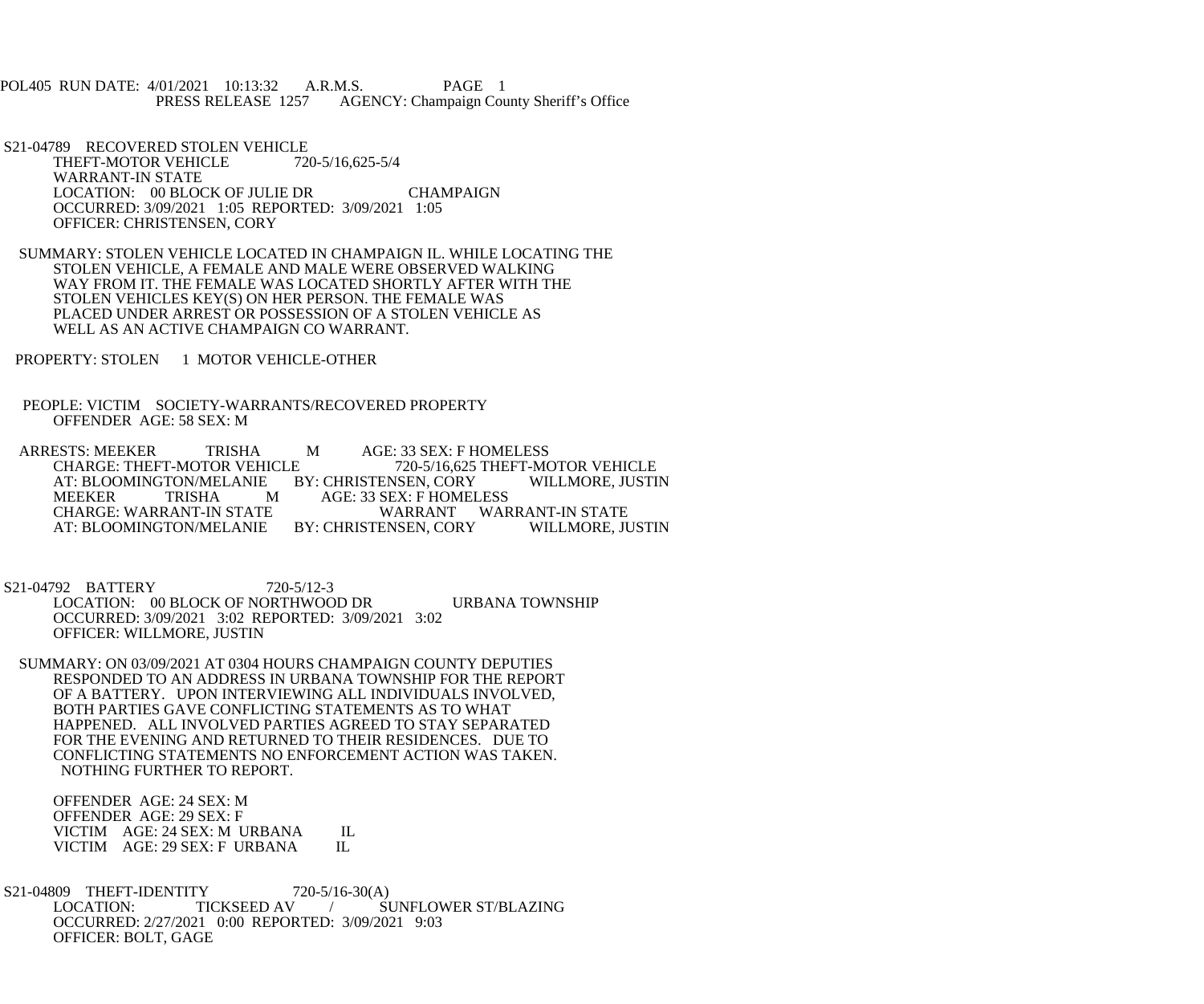- POL405 RUN DATE: 4/01/2021 10:13:32 A.R.M.S. PAGE 2 PRESS RELEASE 1257 AGENCY: Champaign County Sheriff's Office
- SUMMARY: ON 3/9/21 AT APPROXIMATELY 0904 HOURS DEPUTIES RESPONDED TO THE REPORT OF A DECEPTIVE PRACTICE IN THE AREA OF THE VILLAGE OF SAVOY. DEPUTIES CONDUCTED AN INTERVIEW WITH THE VICTIM AND ADVISED THEM OF FURTHER INFORMATION TO SECURE THEIR PERSONAL INFORMATION.
- PROPERTY: NONE NONE (USE "1")

 OFFENDER SEX: RACE: HEIGHT: 000 WEIGHT: 000 HAIR: EYES: VICTIM AGE: 47 SEX: M SAVOY IL

- S21-04825 BURGLARY FROM MOTOR VEHICLE 720-5/19-1 THEFT FROM MOTOR VEHICLE 720-5/16-1<br>LOCATION: INDEPENDENCE DR LOCATION: INDEPENDENCE DR / FELLOWSHIP LN/DEAD E OCCURRED: 3/05/2021 2:00 REPORTED: 3/09/2021 12:08 OFFICER: BOLT, GAGE
- SUMMARY: ON 3/9/21 DEPUTIES RESPONDED TO THE REPORT OF A BURGLARY OF MOTOR VEHICLE IN THE VILLAGE OF SAVOY. DEPUTIES SPOKE TO THE REPORTING PERSON AND VICTIM THAT STATED US CURRENCY HAD BEEN TAKEN FROM THE VEHICLE BUT NO SUSPECT INFORMATION WAS PROVIDED.
- PROPERTY: STOLEN 1 CREDIT/DEBIT/GAS CARDS
	- STOLEN 4 CURRENCY-NOT CHECKS/BOND
	- OFFENDER SEX: RACE: HEIGHT: 000 WEIGHT: 000 HAIR: EYES: VICTIM AGE: 42 SEX: F SAVOY IL
- S21-04852 DECEPTIVE PRACTICES 720-5/17-1<br>LOCATION: SHERMAN ST E S SECOND ST/S MAIN S OCCURRED: 3/04/2021 10:38 REPORTED: 3/09/2021 13:35 OFFICER: REIFSTECK, CHASE
- SUMMARY: ON TUESDAY (03/09/21) AT APPROXIMATELY 1457 HRS, CHAMPAIGN COUNTY DEPUTY SHERIFFS WERE DISPATCHED TO A RESIDENCE IN SAINT JOSEPH, FOR A REPORT OF A DECEPTIVE PRACTICE. UPON ARRIVAL, A NARRATIVE WAS OBTAINED FROM THE RP AND VICTIM. IT WAS REPORTED THAT AN UNKNOWN INDIVIDUAL, HAD COERCED THE VICTIM INTO PURCHASING NUMEROUS GIFT CARDS, IN ORDER TO RESOLVE A FACTITIOUS DEBT. NO SUSPECTS HAVE BEEN IDENTIFIED, AS OF THIS REPORT.
- PROPERTY: STOLEN 1 GIFT CERTIFICATE / CARD
	- STOLEN 1 GIFT CERTIFICATE / CARD
	- STOLEN 1 GIFT CERTIFICATE / CARD
	- STOLEN 1 GIFT CERTIFICATE / CARD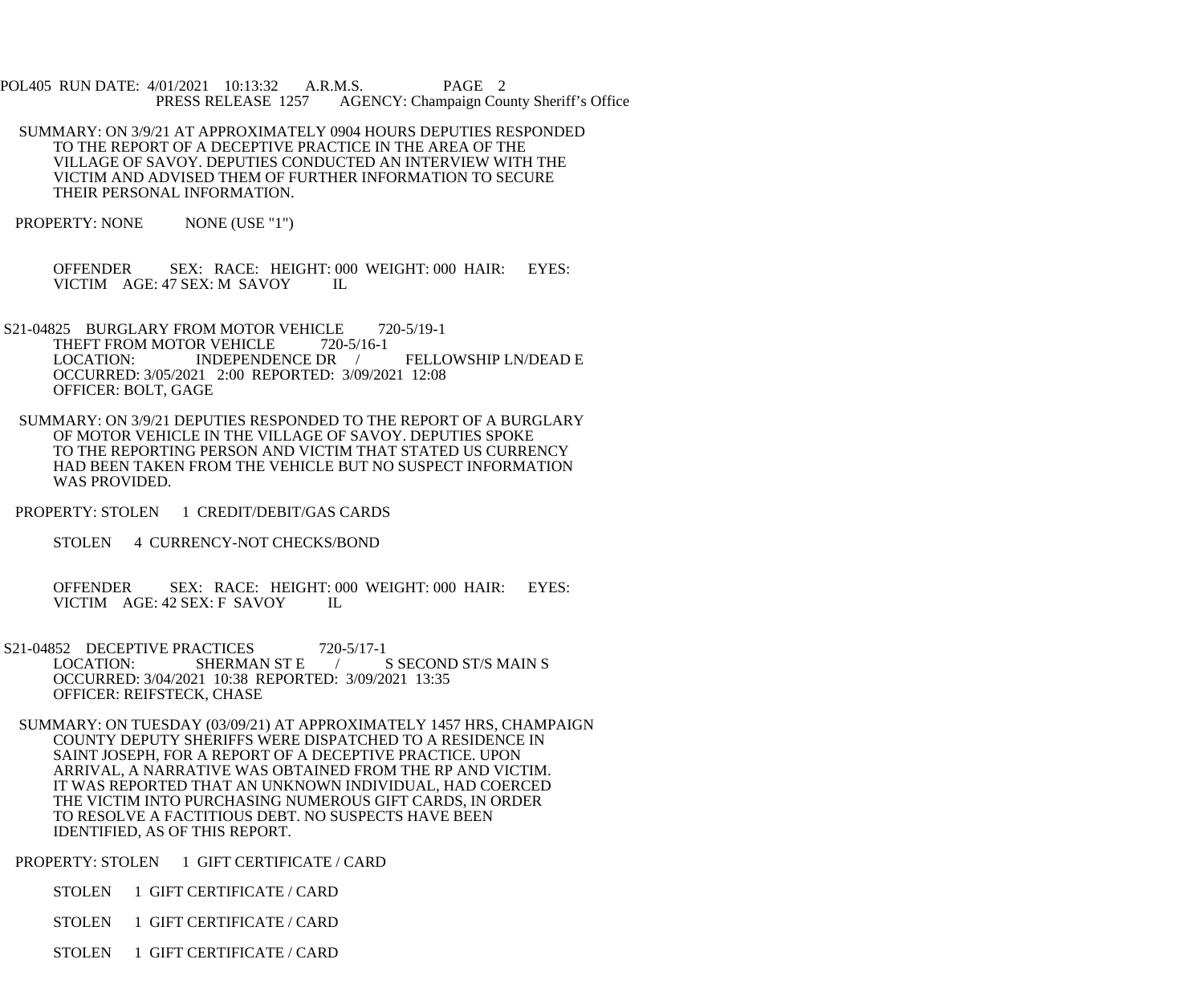POL405 RUN DATE: 4/01/2021 10:13:32 A.R.M.S. PAGE 3<br>PRESS RELEASE 1257 AGENCY: Champaign Cou PRESS RELEASE 1257 AGENCY: Champaign County Sheriff's Office<br>STOLEN 1 GIFT CERTIFICATE / CARD 1 GIFT CERTIFICATE / CARD

- STOLEN 1 GIFT CERTIFICATE / CARD
- STOLEN 1 GIFT CERTIFICATE / CARD
- STOLEN 1 GIFT CERTIFICATE / CARD
- STOLEN 1 GIFT CERTIFICATE / CARD
- STOLEN 1 GIFT CERTIFICATE / CARD
- STOLEN 1 GIFT CERTIFICATE / CARD
- STOLEN 1 GIFT CERTIFICATE / CARD

OFFENDER SEX: RACE: HEIGHT: 000 WEIGHT: 000 HAIR: EYES: VICTIM AGE: 77 SEX: F ST JOSEPH IL VICTIM AGE: 77 SEX: F ST JOSEPH

S21-04883 ASSIST FIRE DEPT

 LOCATION: 3600N / No Cross Streets Fou OCCURRED: 3/09/2021 19:15 REPORTED: 3/09/2021 19:17 OFFICER: CARLSON,CHRISTOPHER T

- SUMMARY: ON 03/09/2021 AT APPROXIMATELY 1916 HOURS, CHAMPAIGN COUNTY SHERIFF DEPUTIES WERE DISPATCHED TO AN ADDRESS IN KERR TOWNSHIP FOR A REPORTED STRUCTURE FIRE. UPON DEPUTIES ARRIVAL, IT WAS DISCOVERED THAT A CABIN WAS FULLY ENGULFED AND UNOCCUPIED. A NEARBY CONTROLLED BURN TRAVELLED TO THE CABIN AND DESTROYED IT. NO FOUL PLAY SUSPECTED.
- PROPERTY: BURNED 1 BUILDING-STRUCTURE
- PEOPLE: VICTIM SOCIETY OFFENDER AGE: 00 SEX: U RACE: U HEIGHT: 000 WEIGHT: 000 HAIR: EYES:

S21-04887 THEFT-RETAIL 720-5/16-25 TRESPASS TO LAND/REAL PROPERTY 720-5/21-3<br>LOCATION: DUNLAP AV S / JONE JONES DR/AIRPORT RD. OCCURRED: 3/09/2021 19:40 REPORTED: 3/09/2021 19:43 OFFICER: FROMM, DANIEL

 SUMMARY: ON TUESDAY, 3/9/2021, CHAMPAIGN COUNTY SHERIFF'S DEPUTIES WERE DISPATCHED TO A STORE IN SAVOY FOR A REPORT OF A SHOPLIFTER. THE OFFENDER LEFT THE SCENE BEFORE DEPUTIES ARRIVED. NO ARRESTS HAVE BEEN MADE.

PROPERTY: STOLEN 2 CONSUMABLES

 OFFENDER AGE: 40 SEX: M VICTIM WALMART SAVOY IL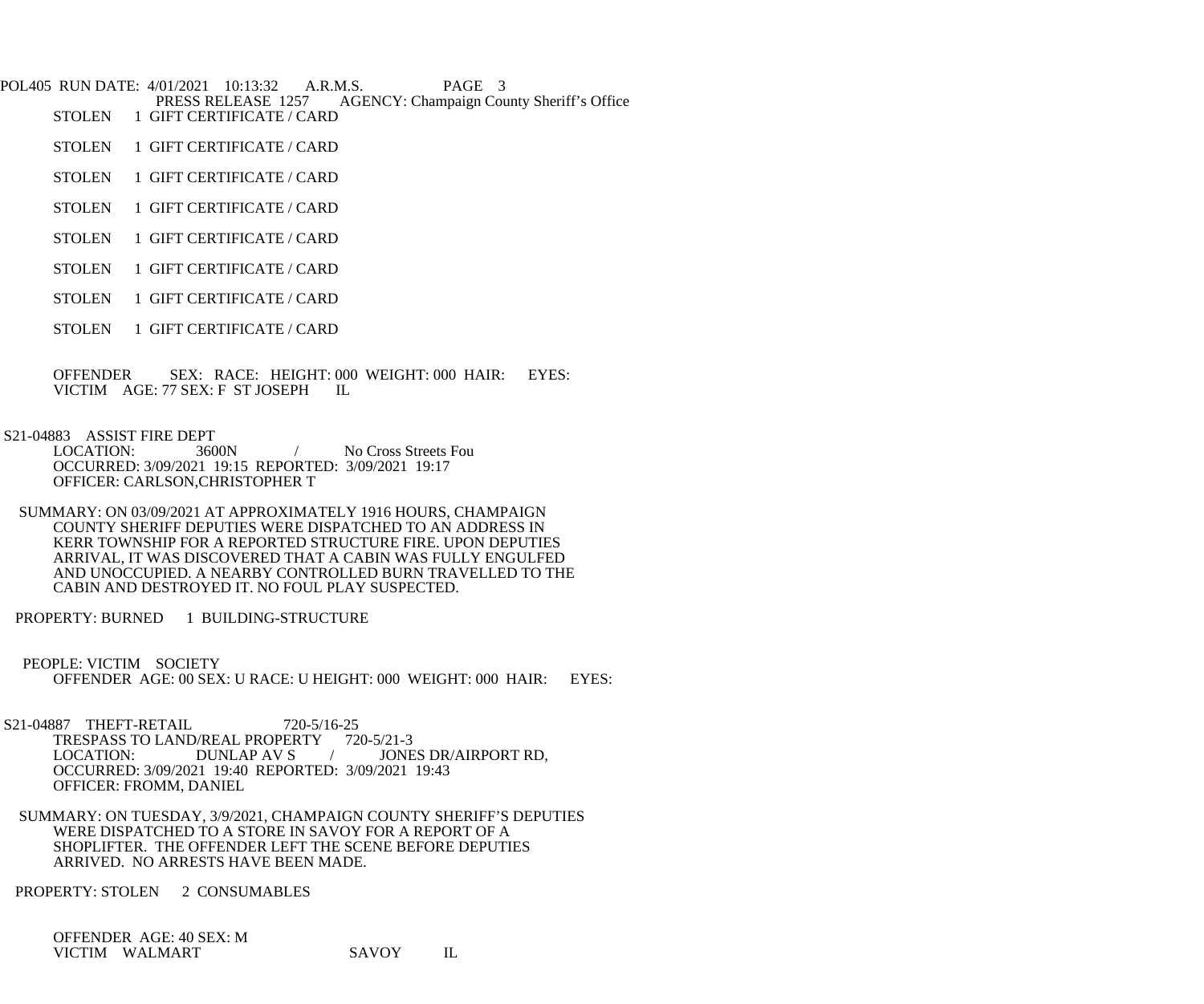POL405 RUN DATE: 4/01/2021 10:13:32 A.R.M.S. PAGE 4 PRESS RELEASE 1257 AGENCY: Champaign County Sheriff's Office

S21-04896 AGG FLEE/ATTEMPT ELUDE OFFICER 625-5/11-204.1<br>SPEEDING (PACED) 625-5/11-601B SPEEDING (PACED) IMPROPER LANE USAGE 625-5/11-709 LOCATION: CUNNINGHAM AV / @ OLYMPIAN RD OCCURRED: 3/09/2021 21:50 REPORTED: 3/09/2021 21:54 OFFICER: CARLSON,CHRISTOPHER T

 SUMMARY: ON 03/09/2021 AT APPROXIMATELY 2150 HOURS A CHAMPAIGN COUNTY SHERIFF DEPUTY WAS PERFORMING ROUTINE PATROL IN SOMER TOWNSHIP ON US RT 45 NORTHBOUND WHEN HE OBSERVED A GROUP OF THREE MOTORCYCLES TRAVELLING SOUTHBOUND AT A HIGH RATE OF SPEED. UPON CATCHING UP TO THE REARMOST MOTORCYCLE, A TRAFFIC STOP WAS INITIATED PURSUANT TO AN IVC VIOLATION. THE MOTORCYCLE FLED FROM THE DEPUTY RESULTING IN A PURSUIT THAT WAS EVENTUALLY TERMINATED FOR SAFETY CONSIDERATIONS.

PEOPLE: VICTIM SOCIETY<br>OFFENDER SEX: R SEX: RACE: HEIGHT: 000 WEIGHT: 000 HAIR: EYES:

S21-04902 THEFT OVER \$500 720-5/16-1 ASSIST OTHER POLICE DEPT<br>LOCATION: FOUNTAIN VALLEY LOCATION: FOUNTAIN VALLEY / LIBERTY AV/LIBERTY A OCCURRED: 3/09/2021 17:00 REPORTED: 3/10/2021 0:33 OFFICER: CARLSON,CHRISTOPHER T

 SUMMARY: ON 03/10/2021 AT APPROXIMATELY 0020 HOURS, CHAMPAIGN COUNTY SHERIFF DEPUTIES WERE DISPATCHED TO A RANTOUL TOWNSHIP ADDRESS FOR A REPORTED THEFT. UPON INVESTIGATING, DEPUTIES LEARNED THAT TWO POSSIBLE SUSPECTS STOLE A CELL PHONE AND UNITED STATES CURRENCY FROM THE VICTIM. ONE SUSPECT WAS LOCATED AND INTERVIEWED. NO ARREST AT THIS TIME.

PROPERTY: STOLEN 1 ELECTRONIC EQUIPMENT

STOLEN 1 CELLULAR PHONE

STOLEN 1 CURRENCY-NOT CHECKS/BOND

 PEOPLE: VICTIM SOCIETY OFFENDER AGE: 22 SEX: F OFFENDER AGE: 25 SEX: M VICTIM AGE: 28 SEX: M RANTOUL IL OFFENDER AGE: 00 SEX: M RACE: B HEIGHT: 509 WEIGHT: 160 HAIR: EYES: DESCR: ADDRESS CHICAGO, IL

 S21-06562 BATTERY-AGGRAVATED 720-5/12-3.05 RESIST/OBS CORRECT/POLICE/FIRE 720-5/31-1 LOCATION: 100 BLOCK OF MAIN ST E URBANA OCCURRED: 3/30/2021 15:00 REPORTED: 3/30/2021 15:00 OFFICER: BULLARD,DYLAN